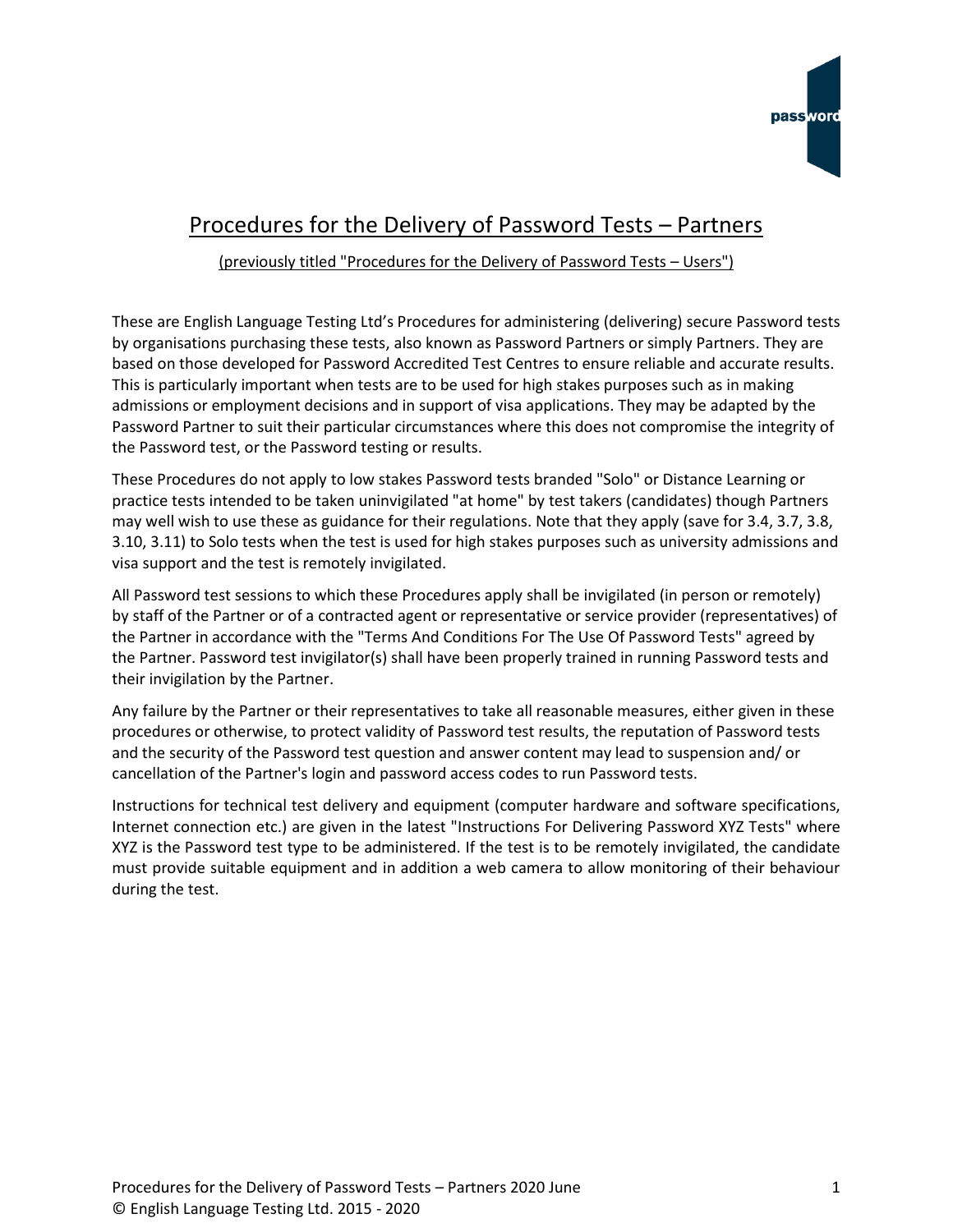

## 1 Physical Environment Standards

- 1.1 Rooms used for Password test sessions must adhere to the following minimum physical environment standards. Password tests rooms must:
	- be enclosed and have opaque walls, with doors that are shut during a Password test session, and have no through traffic;
	- have suitable lighting and be at a comfortable room temperature, be quiet, smoke-free, and have no external distractions;
	- have facilities to enable for the candidate(s) to take the Password test effectively; specifically, candidate(s) must have a flat surface on which the test computer display, keyboard and mouse are placed and candidates must have a chair which is at a level for comfortable use of the display, keyboard and mouse;
	- have displays spaced so that no candidate can see another's display EITHER at least 0.6m apart with privacy screening in place OR at least 1.2m apart;
	- not present any candidate during a Password test with an opportunity to view or use any resources which may aid the candidate in answering the test (e.g. dictionaries, text books, notebooks, wall charts, another candidate's PC screen etc.);
	- not have any facilities for the candidate to make notes (such as pens and paper) of Password test content (questions and answer options) save the white boards (which must not be kept by candidates) as allowed in Listening, Speaking and Maths Password test modules (as described in the latest "Instructions for delivering the Password XYZ test").
- 1.2 The Password test room shall not be used for anything other than Password testing during the Password test session.
- 1.3 All Password test access codes shall be kept in a secure place.
- 2 Authentication Standards
- 2.1 The invigilator(s) must assure themselves that the candidate actually taking the Password test is the individual expected. The level of checking and identification documentation to be presented should be appropriate to the purpose of the Password test. For example, if the result is to be used to support a visa application, current valid Government issued photographic identification (passport, national identity card, military identity card) with a signature should be provided by the candidate and outside their home country the candidate's passport should always be used. Documents must be originals not photocopies. However, for a Password test taken as an internal university test, a University student card may be sufficient and identity evidence retention deemed not necessary.
- 2.2 Invigilator(s) shall ensure that the candidate matches the photograph and signature of the identification document presented, the document is current (i.e. not expired) and there is no evidence of tampering, especially with the photograph, name, signature and expiry date. The UK's Centre for the Protection of the National Infrastructure (CPNI, www.cpni.gov.uk) has some excellent resources to advise on identity document verification.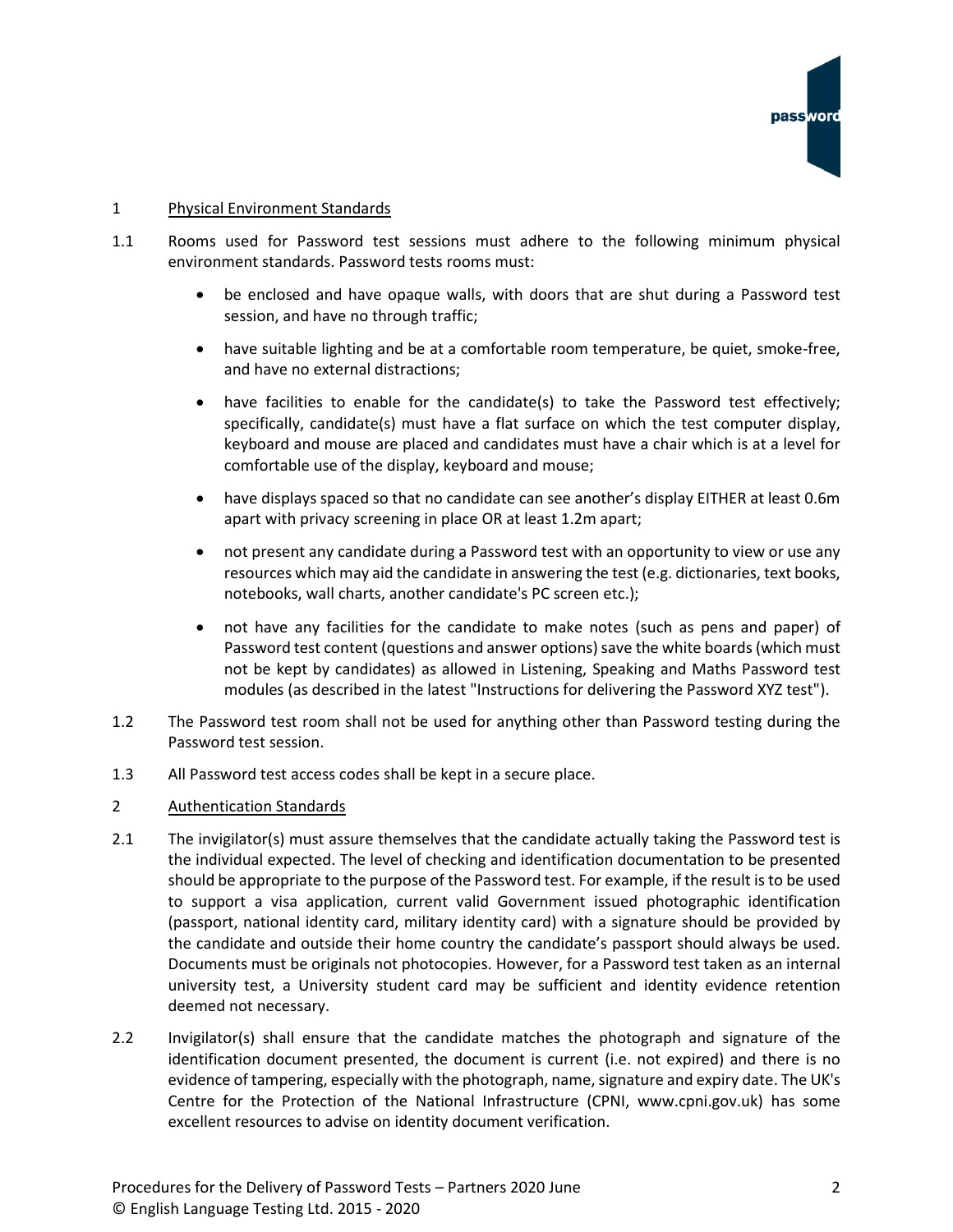- 2.3 For each candidate invigilator(s) must (unless deemed by the Partner unnecessary) retain evidence on the candidate's identity:
	- take a high quality digital colour "passport" style photograph;
	- a sample of their signature;
	- make a high quality photocopy or scan of (at least) the page(s) with the name, date of birth, signature and photo of the identity document presented.

This evidence must be safely stored and handled as determined appropriate by the Partner.

- 2.4 Invigilator(s) must ensure that there is no opportunity for candidates to be substituted in the entire Password test process from initial authentication until after the Password test session has been completed.
- 2.5 Invigilator(s) must check that the information entered by the candidate into the "candidates details" page at the start of the Password test are correct and match the identification presented before the candidate commences the test, and ensure that this is the same candidate that was previously checked.
- 2.6 If the Password test is split into two parts, if there has been any possibility of candidate substitution (e.g. there was a break period and candidate(s) allowed to leave the Password test room), identification documentation must be rechecked at the start of the second part of the Password test both against the candidate(s) and the previously captured information displayed on the Password test candidates details page.
- 3 Procedure Standards
- 3.1 Repeated taking of Password tests is not allowed. A candidate may normally take only one Password test in any twenty eight day period. In circumstances such as illness during the first Password test, a second may be taken. Records must be kept of these repeated tests, and the reason(s) for allowing them. No candidate is allowed to take more than two Password tests within any twenty eight day period unless there are exceptional circumstances, and any third Password test must be authorised by English Language Testing in advance.
- 3.2 Candidate(s) shall be informed of identification document and other requirements before attending the Password test session.
- 3.3 No Password test shall be run during times that the Partner has been notified that maintenance is taking place on the Password Platform test delivery system.
- 3.4 PCs to be used for Password testing shall be set up and checked as described in the latest "Instructions For Delivering Password XYZ Tests".
- 3.5 Candidates shall wear a simple plain top such as a basic tee or sweat shirt (without a front opening, without buttons, zips or pockets, without a design) which extends down to at least the waist). Candidates shall not wear hats, caps or scarfs, and head coverings are permitted for religious reasons only.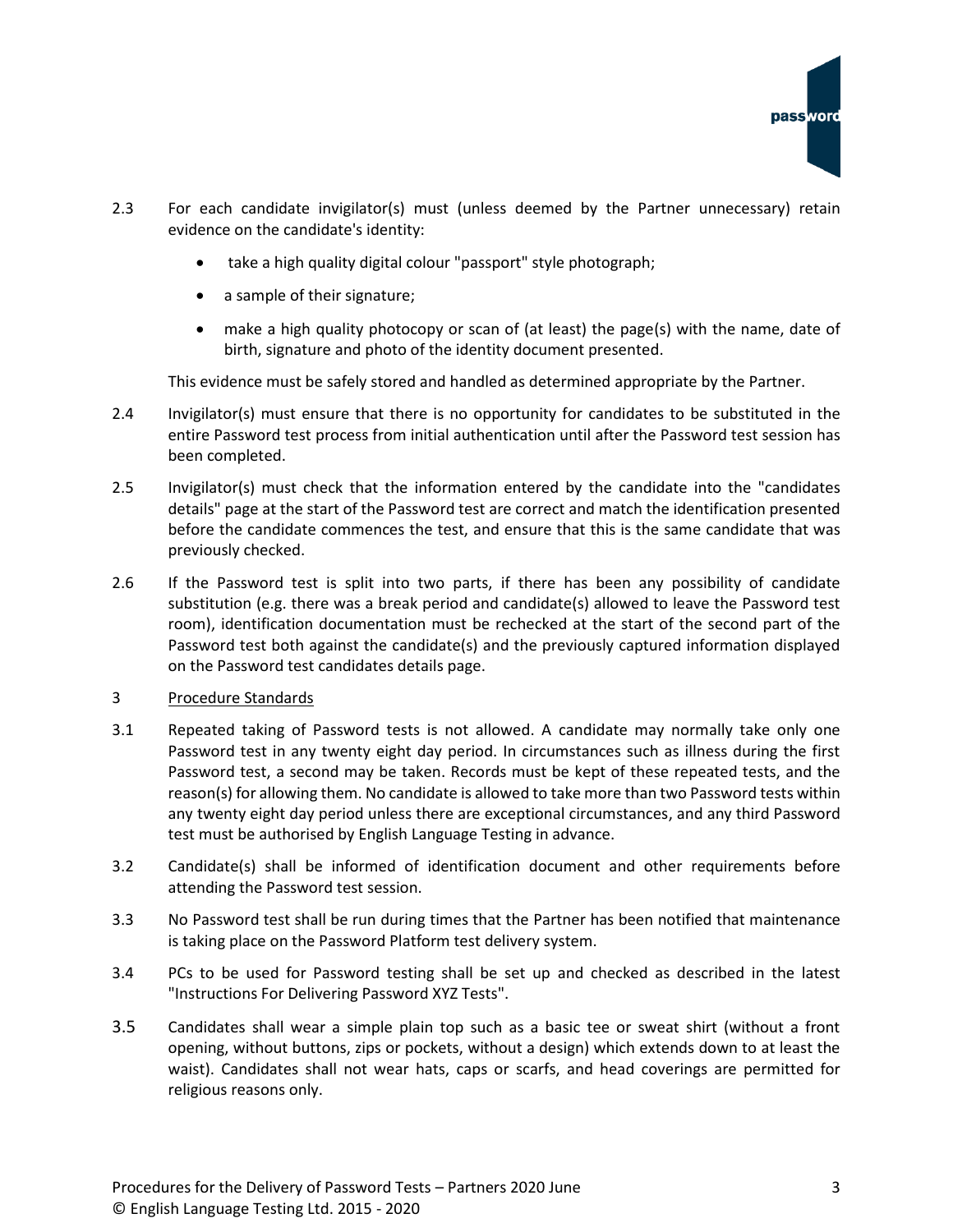- 3.6 All electrical equipment belonging to candidate(s) including mobile phones shall be switched off, and candidates shall empty all pockets in the clothing. All personal belongings (especially pens, paper, computers (including laptops), tablets, mobile phones, watches (including smart watches), items of jewellery, memory sticks, cameras, video recorders, personal headphones and similar) shall be placed away from the test PC and kept safe in a separate room.
- 3.7 The Password test room shall be set up before candidate(s) enter with sufficient PCs and other equipment. The set up, including microphones and headphones if used, must be tested to be fully working and headphone volume set to a comfortable level. The test shall be accessed as described in the latest "Instructions For Delivering Password XYZ Tests" and normally left on the "Welcome" page when candidate(s) enter the room. For large testing sessions the candidates may enter the login and password codes as directed by the invigilator(s).
- 3.8 If allowed in "Instructions For Delivering Password XYZ Tests" for the Password test being taken (i.e. for Speaking, Listening and Maths test modules), candidates should be issued with reusable white boards, dry wipe pens and erasers.
- 3.9 Invigilator(s) must brief candidates on the Password test they will take following the materials supplied by ELT and including:
	- Authentication Standards;
	- Invigilation Standards;
	- Procedure Standards;
	- consequences if these Standards are breached by the candidate;
	- how to fill in the Password test candidates details page;
	- Password test structure, navigation and question formats, breaks in a two part test and time allowed.
- 3.10 Upon completion of the Password test the invigilator(s) shall ensure the Password test has been completed and PCs shut down. Any headsets and white boards etc. must be collected for reuse and for security reasons.
- 3.11 Candidates shall only be allowed to take away the personal belongings with which they arrived.
- 3.12 See the latest "Instructions For Delivering Password XYZ Tests" for information dealing with Internet connection loss during a Password test session.
- 3.13 The Partner and their representatives and invigilator(s) shall not store or make copies of or notes on Password test content i.e. its questions and answer prompts in any way including but not limited to printing and use of recording devices whether electronic, software or "pen and paper". The Partner and their representatives and invigilator(s) shall not coach candidates on Password test content in any way, and only use briefing and preparation materials authorised by English Language Testing Ltd.
- 4 Invigilation Standards
- 4.1 The invigilator(s)'s view of candidates shall be unobstructed, and invigilators shall monitor all candidates at all times, during the Password test session.

Procedures for the Delivery of Password Tests – Partners 2020 June 4 © English Language Testing Ltd. 2015 - 2020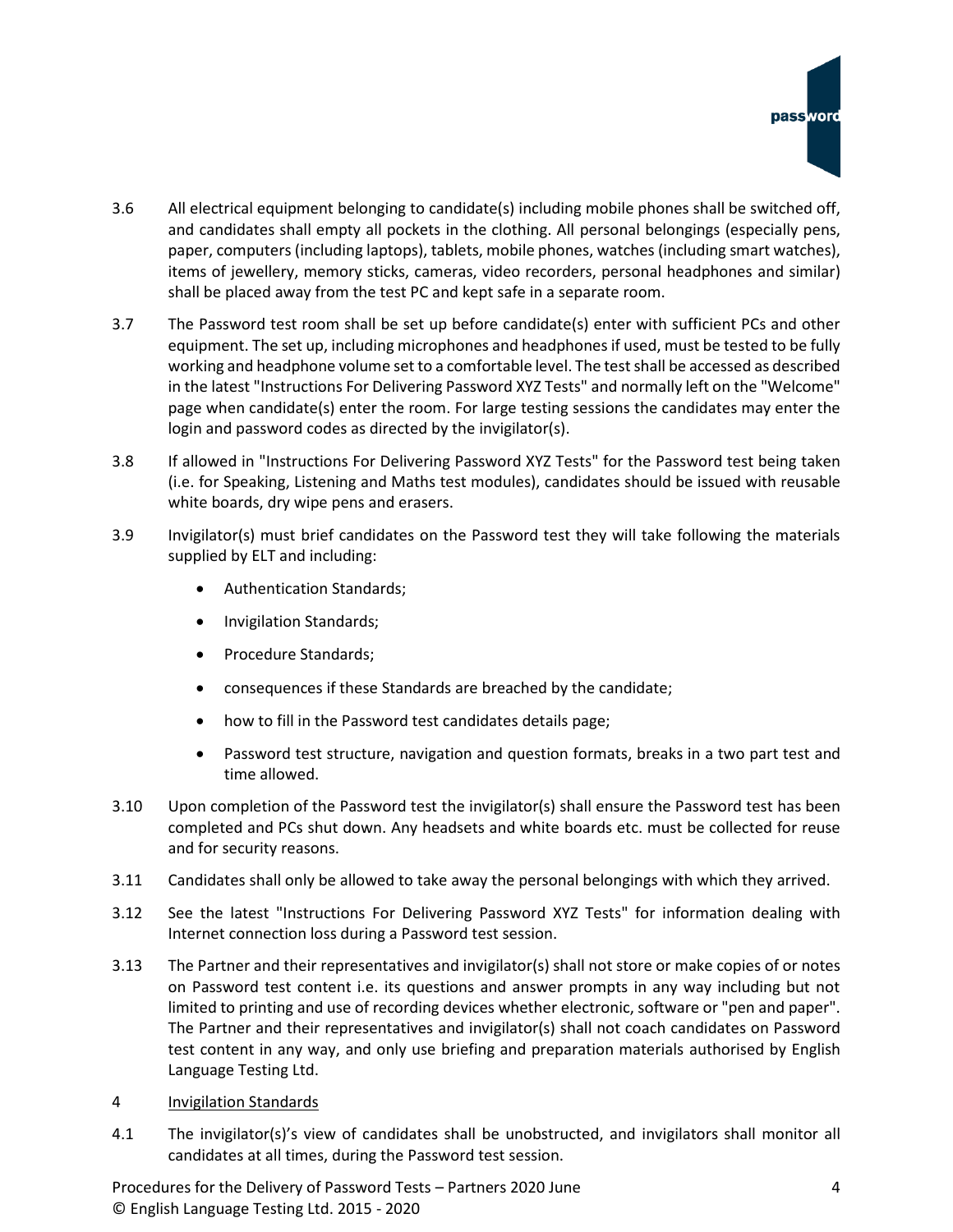- 4.2 At most there shall be fifteen candidates per Password test invigilator when invigilated "in person", five when invigilated remotely.
- 4.3 Invigilator(s) shall not assist candidates in any way (unless the candidate is taking Password under authorised special needs assistance, in which case assistance shall be limited to that authorised).
- 4.4 Invigilator(s) shall ensure that no visual, aural or other aids are available to the student during the Password test (unless the candidate is taking their Password test under authorised special needs assistance, in which case assistance shall be limited to that authorised).
- 4.5 Invigilators(s) have a duty to actively watch and uphold the Invigilation Standards. They shall observe a respectful silence and their mobile phones shall be switched off.
- 4.6 Invigilator(s) must not involve themselves with any activity which may distract them from monitoring candidates (e.g. working on a PC or paper, and any candidate assistance which is only allowable as outlined below should be minimal).
- 4.7 During the Password test the Password test regulations shall be upheld:
	- Candidate(s) must obey all instructions and directives given by an invigilator;
	- there shall be no talking between candidates;
	- there can be no use of dictionaries (paper or electronic) or other any other aids;
	- use of electronic and data capture equipment of any kind is strictly forbidden (this includes but is not limited to pens, paper, computers, tablets, mobile phones, memory sticks, cameras, video recorders , personal headphones etc.);
	- Candidate(s) cannot move around or leave the room nor attempt to look at each others' display or work;
	- any candidate wishing to attract the invigilator(s)'s attention should remain silent, raise their hand and wait for the invigilator;
	- Candidate(s) cannot ask the invigilator(s) any questions with the exception those regarding Password test navigation, the PCs or other Password test equipment;
	- for avoidance of doubt the invigilator(s) shall not answer any questions regarding the content of the Password Test;
	- if any candidate interaction or other activity could distract from the invigilator(s) observing the candidates or otherwise impede Password test invigilation, then the invigilator shall not involve him/herself in this;
	- toilet breaks can only be permitted if there is a second invigilator to escort the candidate;
	- at no point will the Password test timer be reset or paused;
	- notes cannot be taken (save as allowed in Listening, Speaking and Maths Password test modules on white boards which must not be kept by candidates as described in the latest "Instructions for delivering the Password XYZ test").
	- no materials may be removed by candidates at the end of the Password test session.

Procedures for the Delivery of Password Tests – Partners 2020 June 5 5 © English Language Testing Ltd. 2015 - 2020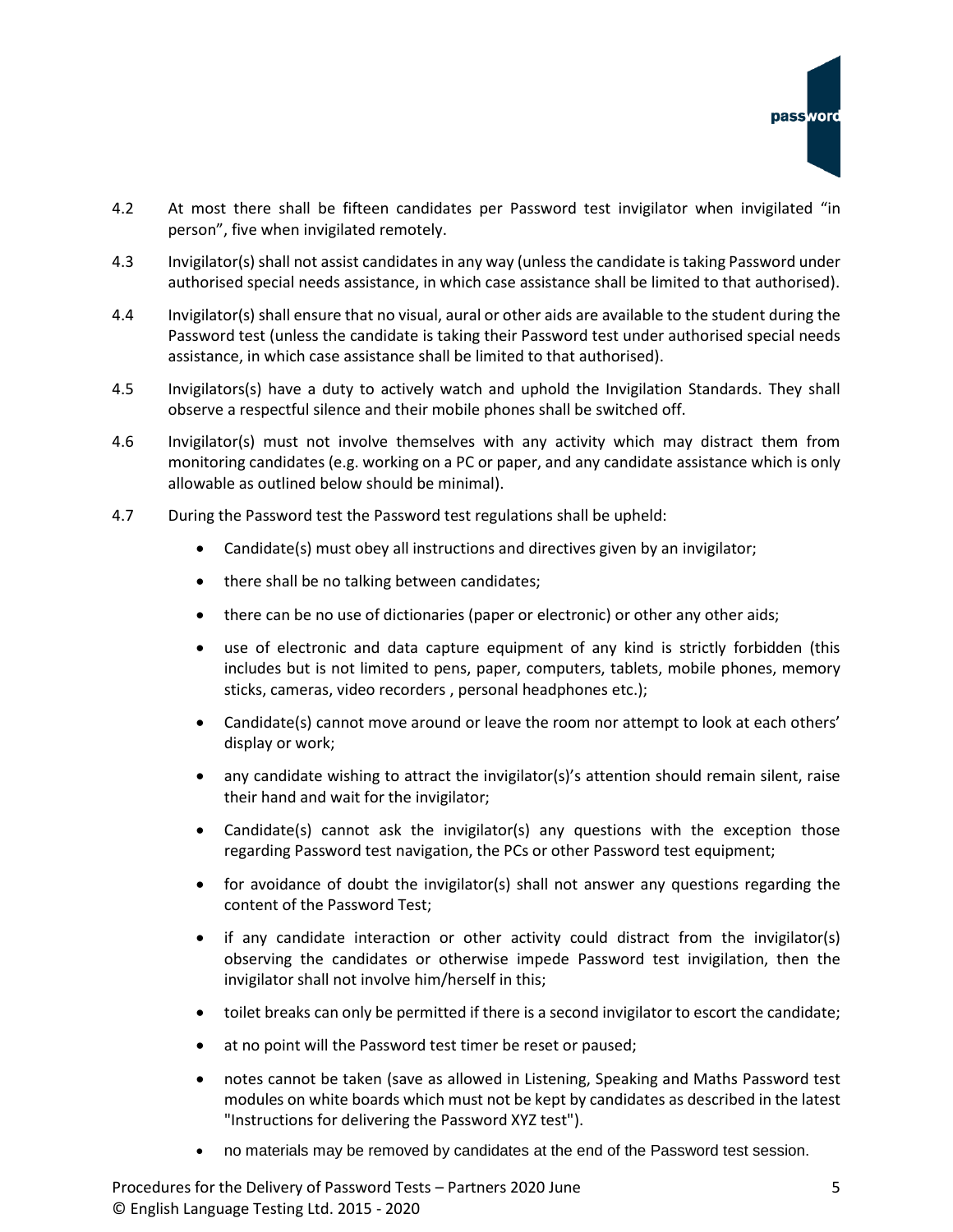- 4.8 If the candidate has their test interrupted (halted) the invigilator(s) must decide if this was accidental or an attempt to cheat. If the invigilator(s) judge that the interruption was accidental, the candidate should be allowed to continue the test. See the latest "Instructions For Delivering Password XYZ Tests" for more information on test interruption.
- 4.9 When tests are invigilated remotely, remote invigilator's shall use suitable software and/ or other methods to both monitor the candidate behaviour and their PC screen, and candidates must have a suitable PC and web camera . Prior to starting the test the remote invigilator shall:
	- inform the candidate that they will be monitored throughout the test and that they may be recorded;
	- ask the candidate to present their identity document to the web camera, and the invigilator should check (at least) that the photograph and name match that of the candidate, it is current, and appears not to have been tampered with;
	- ask the candidate to confirm their full name and date of birth, and some questions based on information known to the invigilator from sources such as application forms or personal statements (the intention is to reinforce the identity document check);
	- ask the candidate to use the web camera to scan the room for people (they must be alone) and potential aids to taking the test; the desk/ table being used must be clear of any objects except the test PC, the scan must include under and behind the desk and the door to the room must be closed;
	- check the PC setup (operating system and browser version etc.), single screen (no second monitor), no apps/ programs are running except for the test browser tab to be used to take the test and the monitoring software, that the Internet speed is sufficient and stable, and the headphones & microphone if being used;
	- make the browser tab "full screen" if not already so, navigate to (or guide the candidate to) the Password Platform test login page and enter the test login and password;
	- check that the information entered by the candidate into the "candidates details" page is correct and matches the identification presented.